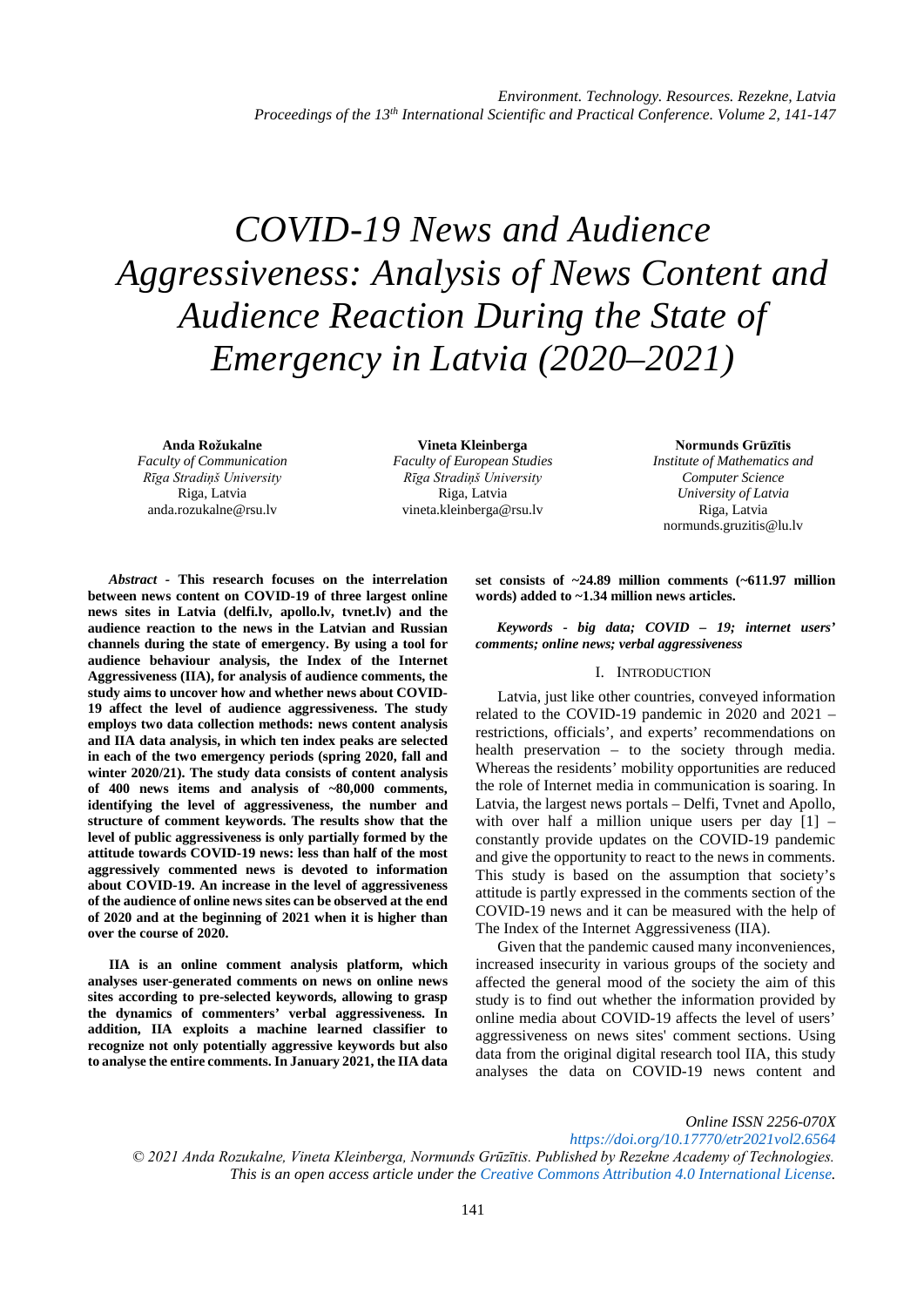audience attitudes expressed in comments, focusing on the level of aggressiveness towards COVID-19 news.

In Latvia, the pandemic is characterized by two periods of state of emergency (spring 2020 and autumn 2020/winter 2021). Each of them is different in the severity of the pandemic: in the first stage Latvia had a very low incidence of the new coronavirus disease and high public confidence in information sources (media, government, experts, etc.) [2], while in the second stage the epidemiological situation in Latvia was much more serious – the health care system was in danger of collapsing [3], the organization of vaccination was delayed [4], while the level of public confidence in the government and the media decreased rapidly [5]. By mid-February 2021, Latvia ranked the 6<sup>th</sup> in the European Union and the European Economic Area in terms of cumulative infection rates [6]. Hypothesizing that the attitude of Internet news commenters conditionally characterizes the public mood, but the course of the pandemic depends on the attitude of the population towards the information related to COVID-19, the following research questions are defined in this study:

- 1) How does the news about COVID-19 in the two emergency phases affect the level of aggressiveness in the online comments recorded by the IIA?
- 2) How does the content of COVID-19 news affect the proportion of aggressive keywords included in the content of comments in Latvian and Russian languages?

To answer the research questions, a study design was developed, which analysed the data automatically provided by the IIA and the news content analysis data, comparing the number of comments, the number of keywords describing aggressiveness and the content of the news in two languages and over two emergency periods. The data were evaluated in the context of theoretical findings on verbal aggressiveness in Internet comments.

#### II. LITERATURE REVIEW

User comments are one of the most popular forms of audience participation [7]. Scholars have had different views about the importance of interactivity in the process of news consumption [8], [9]. Distribution, content, and interactivity opportunities of online news audience comments have developed studies that evaluate the influence of Internet media user activities on the development of the public sphere [10], [11], as well as the quality of discussions and the involvement of the public at large in discussing important issues. Data from these studies have shown that an opportunity to take part in a debate does not mean an increase in the diversity of views [12], because opportunities to post comments anonymously has also created an all-encompassing process of intolerant communications [13], [14]. This has often manifested itself as verbal aggression.

Verbal aggression can be described as an individual's desire to attack another individual, as opposed to the topic of the discussion [15]. This can be a form of argumentation or speak to the individual's emotions [16], [17]. In the computerized communications environment, it is important to ask whether the anonymity of users facilitates verbal aggression. Of importance is the idea that the psychological effect of online anonymity [18] encourages people to engage in self-disclosure at a far higher level than is the case with face-to-face communications.

### III. METHODS

The research method was developed in several phases. In order to design the IIA platform [\(http://barometrs.korpuss.lv\)](http://barometrs.korpuss.lv/), 3,500 potentially "aggressive" word forms were selected from a sample comment corpus of 65,000 words, establishing a stock of 900 basic words in all forms and spelling variations. Text normalization [19] was conducted to handle transliteration and to obtain a more homogenous dataset. Keywords in the study were grouped into 11 categories: discriminatory words, swear words, injustice, calls of violence, aggressive activities, individuals symbolically associated with aggression, associations with aggressiveness, military terms related to aggression, denunciation, aggressivenessrelated emotions, and treason. Each category was assigned with a specific weight depending on the level of aggressiveness: highly, moderately and less aggressive words. Next, a formula was devised to calculate the level of verbal aggressiveness on each news portal during any given period of time. The IIA formula takes into account the number of potentially aggressive keyword occurrences per day multiplied with the pre-calculated weights of keywords. The weighted sum of keyword occurrences is divided by the total number of words in user-generated comments per day.

In a later phase of development, a machine-learning experiment was conducted. First, a representative dataset of 10,000 comments was created, where each comment was human-annotated as aggressive or non-aggressive. Each comment was independently classified by at least two annotators; a third annotator intervened if the two made opposite choices. By using this dataset, an automatic binary classifier was trained. As the evaluation shows [19], the accuracy of the automatic classifier is 72.2% which is rather close to the inter-annotator agreement of 78%. The evaluation also shows that the whole-comment classifier produces a trendline that correlates to the trendline produced by analysing isolated aggressive keywords. This confirmed the hypothesis that the use of potentially aggressive words in a comment suggests that the entire comment is aggressive.

Further improvements to the IIA platform made it possible to identify the top news articles which attracted comments that led to the peaks of the IIA, determining the most aggressive comments as well.

To determine the average value of aggressiveness the data points of the trend graphs are calculated as follows. First, the total relative frequency of the potentially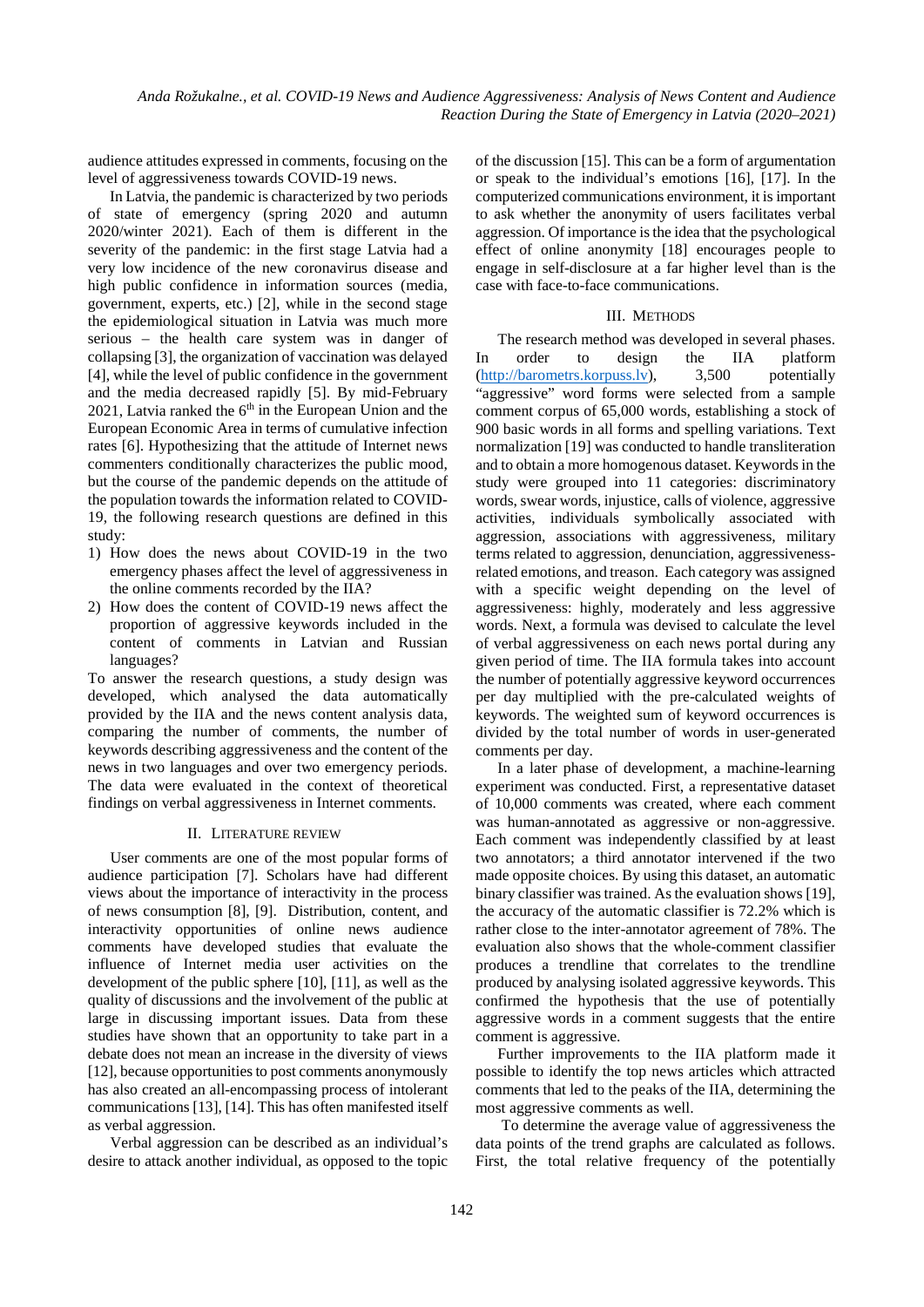aggressive keywords is calculated for each date by dividing the total count of keyword occurrences with the total word count for that date. This, however, results in a rather noisy graph with a lot of local peaks in both directions. Therefore, second, a smoothened trend graph is derived by calculating a moving average value for each date. The window for the moving average is 7 days, taking into account 3 days before the current date and 3 days after.

This research involved two methods – the IIA data, with 40 peaks (ten peaks within each study period both in the Latvian and the Russian language news), and content analysis of 400 news reports in Latvian and Russian. The study used IIA data on the level of aggressiveness, number of comments, and the keyword proportion under the most aggressively commented news during the COVID-19 pandemic in Latvia. Top 10 most aggressively commented news items in each peak were selected for the study according to IIA data in each of 10 peaks in the two stages of the research: from March 12, 2020 to June 10 (hereinafter stage I) and November 9, 2020 to February 9, 2021 (stage II).

Alongside IIA data, the study used content analysis following a codebook consisting of 10 code groups. News and comments were analysed using 45 categories through which topics of news in various portals and news sources, number of comments and the number of aggressive keywords were identified. Separate categories were created to evaluate COVID-19 related news.

#### IV. RESULTS

Stage I of the pandemic in Latvia covers the period from March 12, 2020, when the Latvian government announced the first emergency situation due to COVID-19, up to June 10, 2020, when the emergency was lifted, leaving certain restrictions in place. Stage II of the pandemic in Latvia is defined in this study as a threemonth period starting November 9, 2020, when the Latvian government declared the second state of emergency due to deteriorating epidemiological situation, until February 8, 2021. Altogether  $\sim$  663.5 thousand comments in Latvian and 5584.9 comments in Russian were analysed.

The IIA data show that the average aggressiveness increased in the second stage of the pandemic (see average aggressiveness value in Fig. 1) in comments in Latvian (from 3.4 to 3.6) while decreased slightly (from 1.9 to 1.8) in comments in Russian. IIA average value over more than a year, from January 2020 to February 2021, was similar: 3.5 in Latvian and 2.0 in Russian.

During stage I of the study (Fig. 1) the total level of aggressiveness in comments of both languages was similar dynamically, with a low level from mid-March to end of April, as well as end of May 2020, and increasing by beginning of May and June.



Fig. 1.IIA data in stage I (Latvian and Russian news channels)

During stage II of research (Fig. 2) the dynamics of aggressiveness are similar in both language environments. Lower aggressiveness levels were observed by the end of November 2020 and beginning of January 2021, short periods of higher aggressiveness were observed at the end of November, beginning of December, New Year period, second half of January and an upward tendency beginning of February.



Fig. 2. IIA data in stage II (Latvian and Russian news channels)

Further data analysis reveals the proportion of aggressive keywords in each language and the number of keywords in comments on all news and news on COVID-19 in the specified period.

During stage I of the pandemic, 100 analysed news stories contained 14 381 aggressive comments in Latvian and 9819 comments in Russian (Table 1). In Latvian comments 10 068 keywords were identified, revealing aggressive communication according to IIA, whereas in Russian comments this figure was 5204. On average, each news story received comments, containing 101 aggressive keywords in Latvian and 52 in Russian. During the second state of emergency, a number of aggressive comments has increased. Under the 100 analysed news stories in Latvian, 16 380 comments were found, and in Russian the figure was 13 787. However, a number of aggressive keywords changed only slightly. In the Latvian comments, 10 699 keywords pertaining to IIA aggressive communication were found, and in Russian – 5541. An average of 106 keywords was found under each news story in Latvian and 55 aggressive keywords under each news story in Russian.

Comparing the level of aggressiveness related to COVID-19 pandemic and the aggressiveness expressed on other topics, it was observed that during stage I of the pandemic 3963 aggressive keywords (39% of all keywords) were included in the comments on COVID-19 directly or indirectly related news in Latvian and 1632 (31%) – in Russian (Table 1.).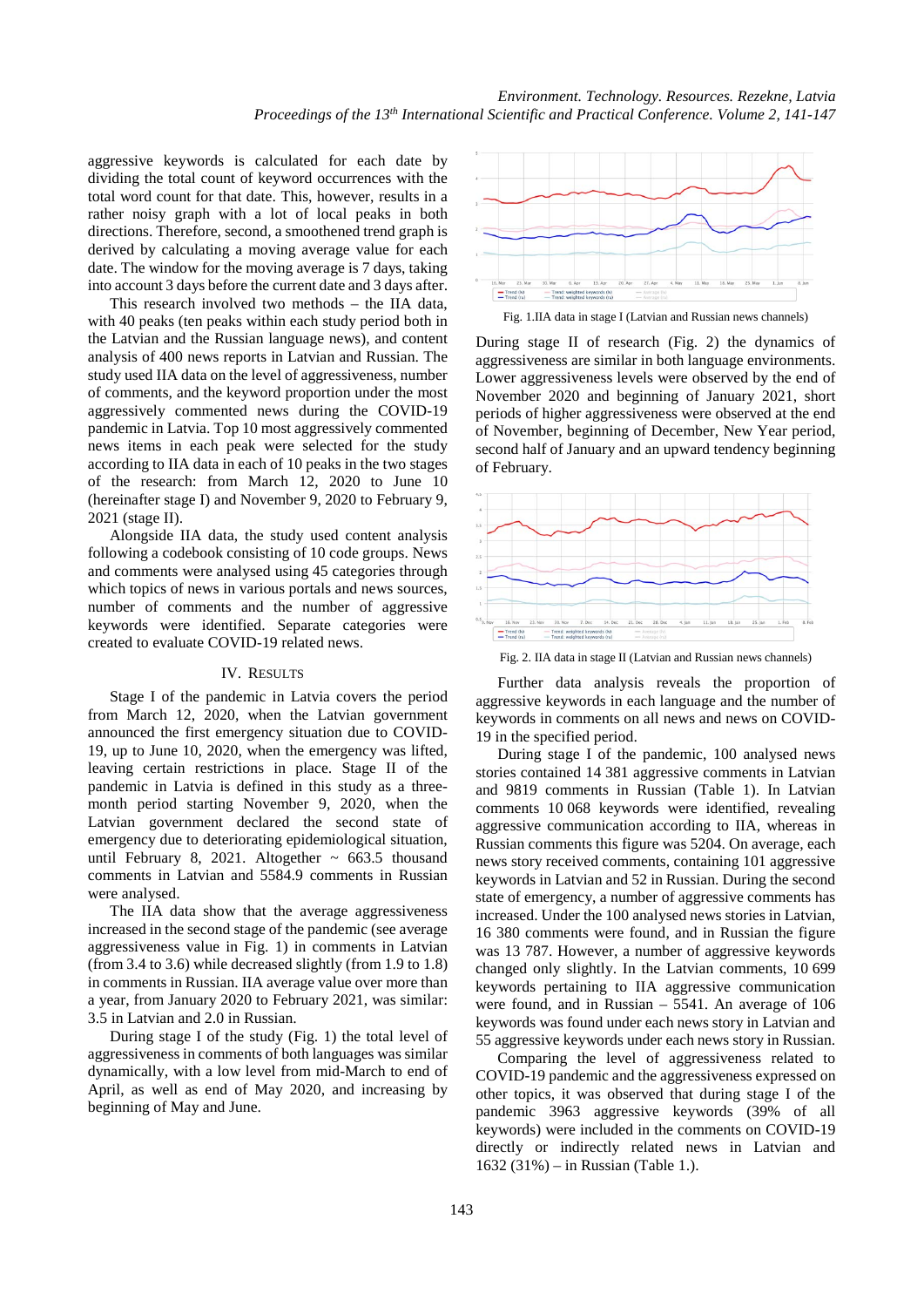|                                                  | <b>Stage I</b> |      | <b>Stage II</b> |       |
|--------------------------------------------------|----------------|------|-----------------|-------|
|                                                  | $_{LV}$        | RU   | $_{LV}$         | RU    |
| Average value of<br>aggressiveness               | 3.4            | 1.9  | 3.6             | 1.8   |
| Total number of<br>keywords (100 news<br>pieces) | 10<br>068      | 5204 | 10 699          | 5541  |
| Total number of<br>keywords (COVID-19<br>news)   | 3963           | 1632 | 5068            | 2176  |
| Share of COVID-19<br>related keywords (%)        | 39%            | 31%  | 47%             | 39%   |
| Average number of<br>keywords (per news<br>item) | 101            | 52   | 106             | 55    |
| Number of aggressive<br>comments (10 days)       | 14<br>381      | 9819 | 16380           | 13787 |

TABLE 1. GENERAL DATA ON AGGRESSIVENESS LEVEL AND NEWS COMMENTS STRUCTURE (STAGES I AND II)

At stage II of the pandemic the proportion of aggressive keywords related to COVID-19 news has increased: 5068 aggressive keywords (47%) were found on COVID-19 news in Latvian, and 2176 in Russian (39%). In both stages of the pandemic, a share of aggressive keywords in comments on COVID-19 news is 8% higher in comments in Latvian than in Russian.

Comparing COVID-19 related news and other news (Table 2) in the selected sample it was found that in Latvian slightly more than half of the news, while in Russian – less than half of the news was related to the COVID-19 pandemic. In stage I of the pandemic 52 news items in Latvian and 47 in Russian were related to the pandemic (accordingly, 11 and 18 of them indirectly). In stage II of the pandemic the same amount of news items in Latvian (52) and a slightly lesser amount of news in Russian (43) were related to the pandemic (accordingly, 12 and 2 of those related indirectly).

|                                         | <b>Stage I</b> |    | <b>Stage II</b> |    |
|-----------------------------------------|----------------|----|-----------------|----|
|                                         | LV             | RU | LV              | RU |
| News on COVID-19                        | 41             | 29 | 40              | 41 |
| News, indirectly related<br>to Covid-19 | 11             | 18 | 12              | 2  |
| Other news                              | 48             | 53 | 48              | 57 |

TABLE 2. STRUCTURE OF NEWS CONTENT (1ST AND 2ND PERIOD)

Indirectly related news include such news where the pandemic is not the main focus of the journalist yet reveal its presence, for example, news on a State Security Service official explaining spy activity curbed by the pandemic or news on anti-racism solidarity protests in the shadow of COVID-19 restrictions on gathering.

Analysing the aggressively commented news in the Latvian language, three main topics emerge: international events, crime, and national politics (Table 3, 4). Other

themes, like economic and social processes, war and conflict or culture, appear on the IIA peak less frequently. In stage I of the pandemic, international news in Latvian were predominantly related to the killing by police of George Floyd, a 46-year-old black man, in the United States (US) and the consequent anti-racism protests in the US and worldwide. In aggressively commented international news in Russian, anti-racism protests also emerge as a major topic though it is equally important to such topics as the criminal trial in the Netherlands on the crashed Malaysia Airlines Flight MH17 in the Eastern Ukraine and political persecution of anti-regime activists in Russia. International news in stage II of the pandemic (Table 4) were mostly concerned of former US President Donald Trump's pre-election events and Joe Biden's election as the US President. Many commenters' attention was drawn by news about protests in Belarus regarding the Lukashenko oppressive regime. Other aggressively commented news in this category is news related to events in Russia, especially revolving around the poisoning of Alexey Navalny. News in these two topics was commented aggressively twice as often in Russian as in Latvian – 35 news items in Russian and 18 in Latvian, respectively.

Among national politics news, in stage I of the pandemic the most aggressively commented topics in Latvian concerned the news on constructing the new State Security Service building. In Russian, aggressive comments evolved around news on Latvia's national day on the 4<sup>th</sup> of May and celebrations of the Victory Day on the 9<sup>th</sup> of May. The news on the controversial issue of the end of the Second World War was widely commented by both Latvian and Russian audiences under the topic of international conflicts and war. In stage II of the pandemic, the most aggressive comments on news about national politics were found under materials that regard a decision made by Constitutional Court on November 12 granting the rights to parental leave to a same-sex couple 9 (Table 4).

COVID-19 related news in the first period account for 52% all news in Latvian and 47% of news in Russian; in the second period they amount to the same 52% of all in Latvian and 43% in Russian (Table 3, 4). In stage I of the pandemic, most of the aggressively commented news in Latvian was related to the COVID-19 statistics in Latvia and abroad, and to the government's stance on the pandemic and combating of it. Slightly less aggressiveness was provoked by news describing COVID-19 restrictions.

TABLE 3. STRUCTURE OF NEWS TOPICS (STAGE I)

| <b>General</b><br>news topics | LV | R<br>U   | <b>COVID-19 news</b>                         | LV | <b>RU</b> |
|-------------------------------|----|----------|----------------------------------------------|----|-----------|
| National<br>politics          | 5  | 12       | COVID-19<br>statistics in Latvia             | 12 |           |
| Economy                       | 6  | $\Omega$ | COVID-19<br>statistics in other<br>countries | Q  |           |
| Social<br>issues              |    | $\Omega$ | Government stance                            |    |           |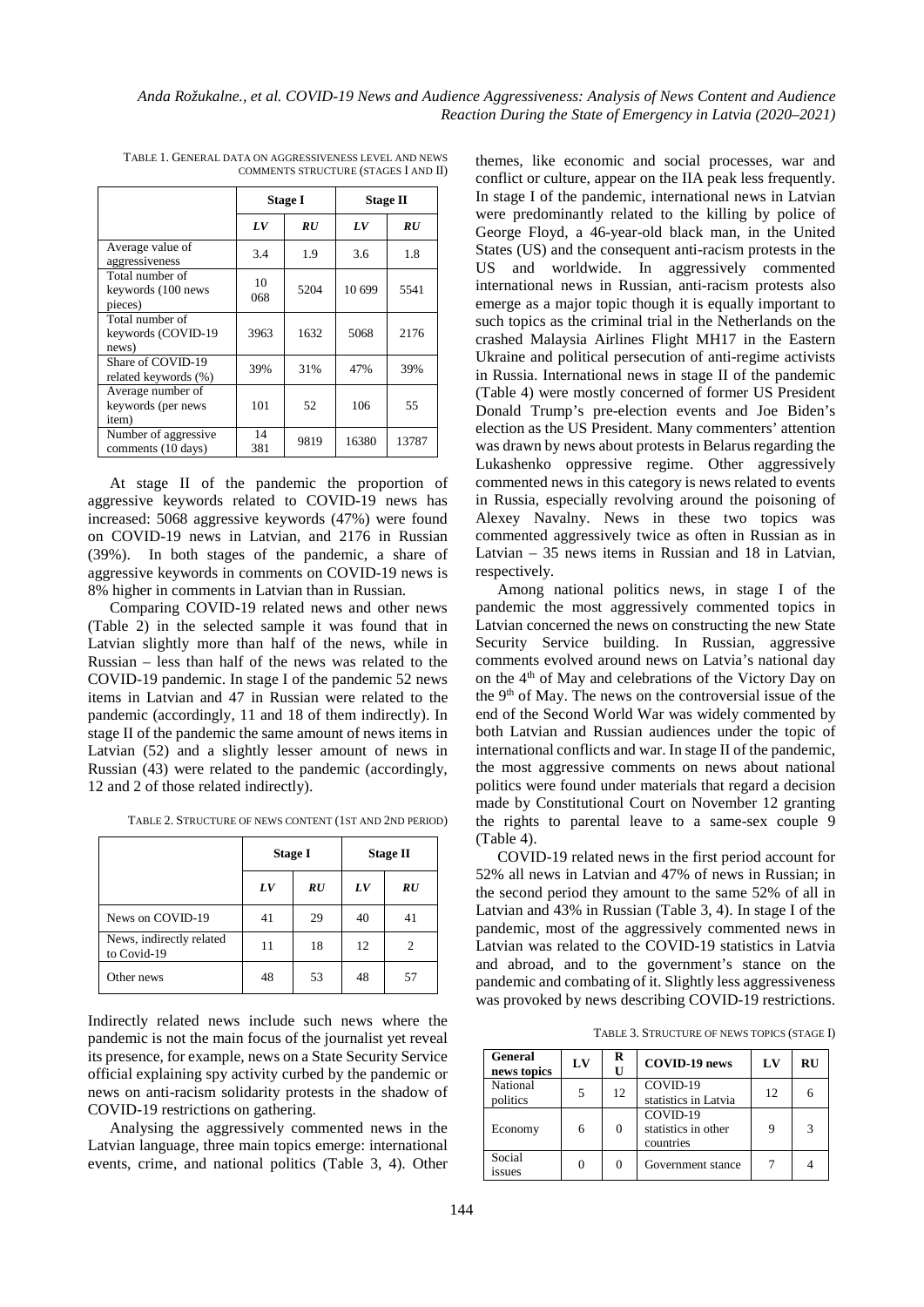| General<br>news topics              | LV | R<br>U   | COVID-19 news                                   | $L$ V          | RU |
|-------------------------------------|----|----------|-------------------------------------------------|----------------|----|
| Criminal<br>news                    | 6  | 14       | Announcements of<br>medical doctors,<br>experts | 1              | 3  |
| Foreign<br>policy                   | 1  | $\Omega$ | International<br>events                         | 4              | 5  |
| Internationa<br>l conflicts,<br>war | 6  | 8        | <b>Restrictions</b>                             | 5              | 10 |
| Internationa<br>1 politics          | 28 | 27       | Pandemic impact<br>to economy                   | $\overline{2}$ | 1  |
| Culture                             | 2  | 4        | Opinions of<br>politicians                      | 4              | 3  |
| Other                               | 8  | 7        | Social impact                                   | 1              | 1  |
|                                     |    |          | Individual<br>experience                        | 3              | 2  |
|                                     |    |          | Several mentioned<br>topics                     | $\Omega$       | 2  |
|                                     |    |          | Other                                           | 4              | 6  |
| Total %                             | 48 | 53       | Total %                                         | 52             | 47 |

TABLE 4. STRUCTURE OF NEWS TOPICS (STAGE II)

| General<br>news topics              | $L$ V          | R<br>U         | COVID-19 news                                   | $L$ V          | <b>RU</b>                |
|-------------------------------------|----------------|----------------|-------------------------------------------------|----------------|--------------------------|
| National<br>politics                | 9              | 7              | COVID-19<br>statistics in<br>Latvia             | 6              | 7                        |
| Economy                             | 1              | 1              | COVID-19<br>statistics in other<br>countries    | $\overline{c}$ | $\mathbf{1}$             |
| Social<br>issues                    | $\overline{c}$ | $\overline{c}$ | Government<br>stance                            | 11             | 10                       |
| Criminal<br>news                    | 12             | 7              | Announcements<br>of medical<br>doctors, experts | $\overline{c}$ | $\overline{c}$           |
| Foreign<br>policy                   | 1              | $\overline{c}$ | International<br>events                         | 3              | $\overline{c}$           |
| Internationa<br>1 conflicts,<br>war | 4              | $\overline{c}$ | Protests                                        | $\theta$       | 6                        |
| Internationa<br>1 politics          | 18             | 35             | <b>Restrictions</b>                             | 10             | $\overline{c}$           |
| Several<br>mentioned<br>topics      | $\theta$       | $\mathbf{1}$   | Pandemic impact<br>to economy                   | $\Omega$       | 1                        |
| Celebrities                         | 1              | $\mathbf{0}$   | Vaccines,<br>vaccination                        | 6              | 6                        |
|                                     |                |                | Opinions of<br>politicians                      | $\overline{c}$ | $\theta$                 |
|                                     |                |                | Several<br>mentioned topics                     | $\Omega$       | $\overline{\mathcal{A}}$ |
| Total %                             | 48             | 57             | Total %                                         | 52             | 43                       |

In Russian, the aggression was expressed towards news about restrictions, though in majority of cases restrictions were related to the topic of the news indirectly (for example, in news about  $4<sup>th</sup>$  and 9<sup>th</sup> of May celebrations in Latvia involving a reference about COVID-19 restrictions on gathering). To a lesser extent, aggression evolved around news about COVID-19 statistics in Latvia and topics related to "other" themes such as Russian disinformation on Latvia as a COVID-19 failure story and comments of Bill Gates on his involvement in spread of COVID-19 and chipping.

In stage II of the pandemic, the most aggressively commented news in Latvian was similar to those in the first period: the news where government officials express their position on pandemic-related issues, news explaining restrictions and COVID-19 statistics. In addition, in stage II, vaccination emerges as an issue. News on protests against restrictions and the impact of the pandemic on Latvian economy have not been commented aggressively.

Data on aggressively commented COVID-19 news in Russian show that commenters' behaviour partly coincides with the Latvian commenters. Most frequently aggressive comments are addressed towards the government representatives' opinions and stance on the pandemic, and news on COVID-19 statistics in Latvia.

The biggest difference between Latvian and Russianspeaking users was in the attitude towards protests against the pandemic restrictions on December 12, 2020, in Riga. It is arguably related to the fact that one of the protests, held by the Freedom Monument, was organized by Aleksey Roslikov, a popular Russian-speaking politician in Latvia and a member of association 'Stability – Yes!'. Commenter aggressiveness was also observed by news related to disinformation, for example, on activist Valentin Jermeyev and Marina Kornatovska, physician assistant of Riga East University Hospital, spreading false news on COVID-19 patient treatment, and the news about them both being detained.

## V. CONCLUSIONS

The study demonstrates that the fluctuations in the level of aggressiveness in Latvian and Russian language environments are directly linked to actual real-life events reported in the news. COVID-19 news published in both stages represented on average half of the level of aggression of internet commenters, but they have not significantly affected the overall level of aggressiveness of users of news portals. As the average level of aggression recorded by IIA in the rest of the year was similar in both languages, it can be concluded that while the pandemic determined the attitudes and difficulties expressed by internet commenters to a certain extent, the changes which the public faced had not raised the overall level of aggressiveness. Only during stage II of the study, the reallife events in Latvia and the news about them start showing signs of a slight increase in aggression in the Latvian comment environment, while the level of aggression has decreased slightly in the Russian comment environment. Overall, the highest level of aggression was provoked by news about events other than the pandemic – international politics, Latvian national politics and crime.

Analysing the number of aggressive comments, as well as the number of aggressive keywords in the comments of both language portals in both stages, the study concludes that the number of news comments is similar (with bigger difference between Latvian and Russian comments during stage I of the pandemic), but the number of aggressive keywords in Latvian and Russian comments differ.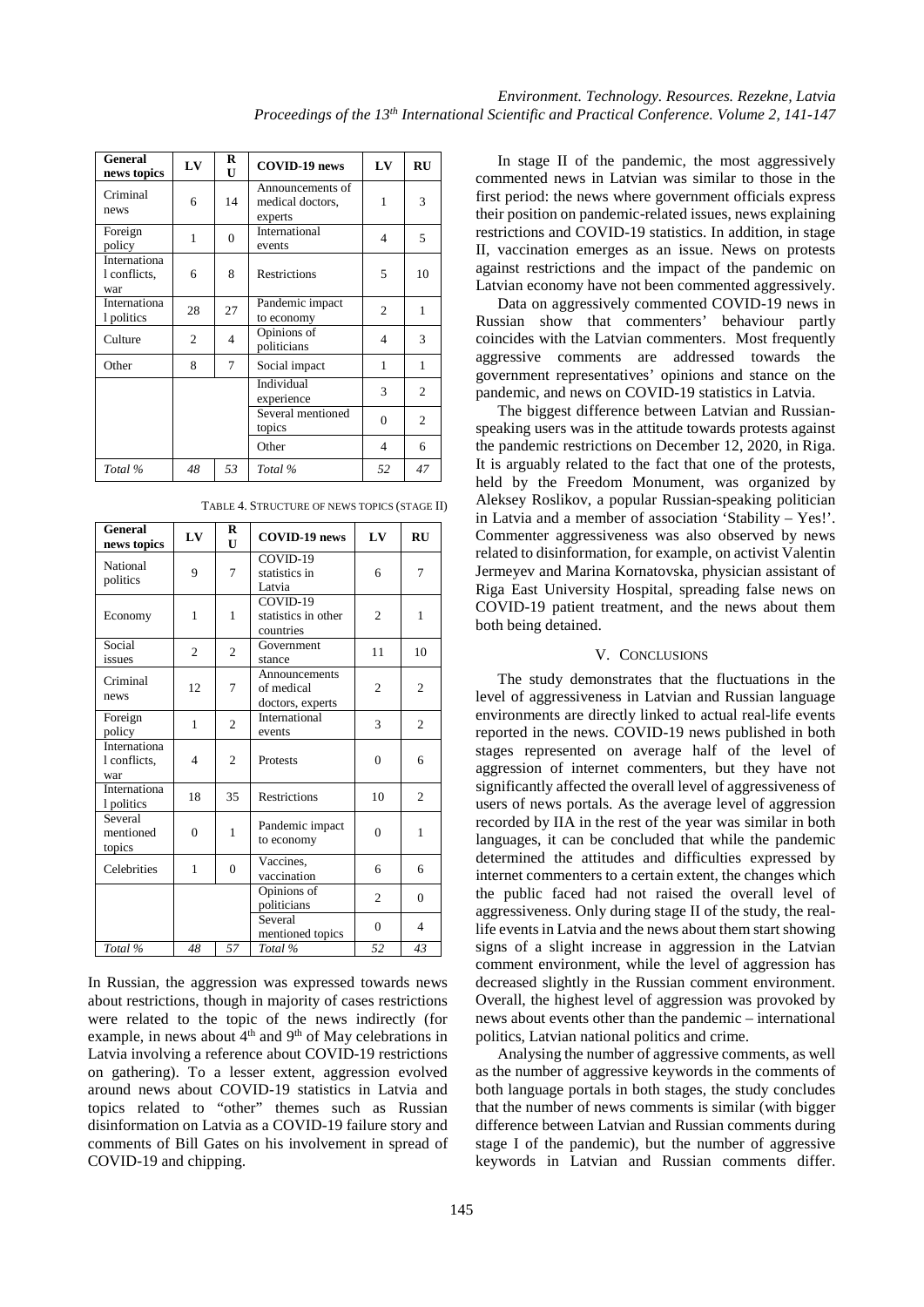*Anda Rožukalne., et al. COVID-19 News and Audience Aggressiveness: Analysis of News Content and Audience Reaction During the State of Emergency in Latvia (2020–2021)*

Namely, Russian-published news commenters use fewer aggressive keywords. There are also fewer aggressive keywords in Russian compared to Latvian in the comments written on COVID-19 news. This implies that Latvian news commenters use more aggressive words in their comments, and, compared with Russian news commenters, have sharper attitudes towards COVID-19 news and have expressed more dissatisfaction and concern. In general, however, the level of aggressiveness of COVID-19 news comments has been lower than in other topics' news comments in both languages. In stage I of the pandemic, 39% of aggressive comments are expressed in 52% of COVID-19 related news in Latvian and 31% of comments go to 47% of COVID-19 news. In stage II of the pandemic, 47% of aggressive keywords are dedicated to COVID-19 in 52% of COVID-19 related news, whereas in Russian comments 39% of aggressive keywords are directed towards 43% of COVID-19 news.

Similar news themes have attracted the attention and aggressive comments in both Latvian and Russianlanguage portals. In each language, however, there were different actual topics that have caused higher aggressiveness. Although there is a linguistically divided information environment in Latvia and representatives of different ethnic groups use different media [20], [21], similar topics on COVID-19 cause aggression in the case of same portal users.

### ACKNOWLEDGEMENTS

This study was supported by the Ministry of Education and Science, Republic of Latvia, as part of the project "Life with COVID-19: Evaluation of overcoming the coronavirus crisis in Latvia and recommendations for societal resilience in the future" [grant number VPP-COVID-2020/1-0013].

#### **REFERENCES**

- [1] Gemius Audience, "Domains," March 2021. [Online]. Available:<https://rating.gemius.com/lv/tree/64> [Accessed 15 March 2021].
- [2] Rīga Stradiņš University, *Survey "Public perception of COVID-19"; N=3413 internet users,* Unpublished, April 2020
- [3] A. Tomsons and E. Unāma, "Covid-19 dēļ Latvijas veselības aprūpes sistēmai draud sabrukums. Kāds ir risinājums? [Due to Covid-19, the Latvian health care system is in danger of collapsing. What is the solution?]," LSM, 29 October 2020. [Online]. Available: [https://lr1.lsm.lv/lv/raksts/krustpunkta/covid-19-del-latvijas](https://lr1.lsm.lv/lv/raksts/krustpunkta/covid-19-del-latvijas-veselibas-aprupes-sistemai-draud-sabrukums.a136022/)[veselibas-aprupes-sistemai-draud-sabrukums.a136022/](https://lr1.lsm.lv/lv/raksts/krustpunkta/covid-19-del-latvijas-veselibas-aprupes-sistemai-draud-sabrukums.a136022/)
- [4] LA/LETA, ""Saņemtas nelāgas ziņas." Pavļuts skaidro, kāpēc Latvijā varētu būtiski kavēties vakcinācija ["Bad news has been received". Pavluts explains why vaccination could be significantly delayed in Latvia]," Latvijas Avīze, 25 January 2021. [Online]. Available[: https://www.la.lv/sanemtas](https://www.la.lv/sanemtas-nelagas-zinas-pavluts-skaidro-kapec-latvija-varetu-butiski-kaveties-vakcinacija)[nelagas-zinas-pavluts-skaidro-kapec-latvija-varetu-butiski](https://www.la.lv/sanemtas-nelagas-zinas-pavluts-skaidro-kapec-latvija-varetu-butiski-kaveties-vakcinacija)[kaveties-vakcinacija](https://www.la.lv/sanemtas-nelagas-zinas-pavluts-skaidro-kapec-latvija-varetu-butiski-kaveties-vakcinacija)
- [5] Rīga Stradiņš University/SKDS, *Survey "Public perception of COVID-19"; N= 1005 internet users,* Unpublished, September 2020.
- [6] European Centre for Disease Prevention and Control, "COVID-19 situation update for the EU/EEA, as of week 6, updated 18 February," 18 February 2021. [Online]. Available: [https://www.ecdc.europa.eu/en/cases-2019-ncov](https://www.ecdc.europa.eu/en/cases-2019-ncov-eueea)[eueea](https://www.ecdc.europa.eu/en/cases-2019-ncov-eueea) [Accessed 2023 February 2021].
- [7] H. Jenkins, Convergence Culture: Where Old and New Media Collide, New York: New York University Press, 2006.
- [8] M. Deuze and S. Paulussen, "Research Note: Online Journalism in the Low Countries: Basic, Occupational and Professional Characteristics of Online Journalists in Flanders and the Netherlands," *European Journal of Communication,*  vol. 17, no. 2, pp. 237-245, 2002. <https://doi.org/10.1177/0267323102017002697>
- [9] E.-J. Lee and Y. J. Jang, "What Do Others' Reactions to News on Internet Portal Sites Tell Us? Effects of Presentation Format and Readers' Need for Cognition on Reality Perception," *Communication Research,* vol. 37, no. 6, pp. 825-846[. https://doi.org/10.1177/0093650210376189](https://doi.org/10.1177/0093650210376189)
- [10] J. Habermas, The Structural Transformation of of the Public Sphere (Thomas Burger and Frederick Lawrence, Trans. Original work published 1962)., Cambridge: MIT Press, 1989.
- [11] C. Ruiz, D. Domingo, J. L. Mico, J. Diaz-Noci, K. Meso and P. Masip, "Public Sphere 2.0? The Democratic Qualities of Citizen Debates in Online Newspapers," *The International Journal of Press/Politics,* vol. 16, no. 4, pp. 463-487, 2011. <https://doi.org/10.1177/1940161211415849>
- [12] A. Rožukalne, "Internet News about Ukraine and the "Audience Agenda": Topics, Sources, and the Audience Aggressiveness," *Journalism Research,* vol. 8, pp. 17-37, 2015[. https://doi.org/10.15388/zt/jr.2015.8.8841](https://doi.org/10.15388/zt/jr.2015.8.8841)
- [13] P. Weber, "Discussions in the comments section: Factors" influencing participation and interactivity in online newspaper readers comments," *New Media & Society,* vol. 16, no. 6, pp. 941-957. <https://doi.org/10.1177/1461444813495165>
- [14] A. Rožukalne, "Aggressive memories or aggressivenesss that changes memories? An analysis of audience reaction to news stories on significant historical events using data from the Index of Aggressiveness," in *Memory - access denied? Political landscapes of memory and inclusion in contemporary Europe*, D. Hanovs and I. Gubenko, Eds., Riga, Zinātne, 2018, pp. 117-140.
- [15] C. Nau and C. O. Stewart, "Effects of verbal Aggression and Party Identification Bias on Perceptions of Political Speakers," *Journal of Language and Social Psychology,* vol. 33, no. 5, pp. 526-536, 2014. <https://doi.org/10.1177/0261927X13512486>
- [16] M. Hutchens, V. Cicchirillo and D. Hmielowski, "How could you think that?!?!: Understanding intentions to engage in political flaming," *New Media & Society,* vol. 17, no. 8, pp. 1-19, 2014. <https://doi.org/10.1177/1461444814522947>
- [17] T. B. Ksiazek, L. Peer, K. Lessard, "User engagement with online news: Conceptualizing interactivity and exploring the relationship between online news videos and user comments," *New Media Society,* vol. 18, no. 3, pp. 1-19, 2014. <https://doi.org/10.1177/1461444814545073>
- [18] A. N. Joinson, "Self-disclosure in computer-mediated communication: The role of self-awareness and visual anonymity," *European Journal of Social Psychology,* vol. 31, no. 2, pp. 177-192, 2001[. https://doi.org/10.1002/ejsp.36](https://doi.org/10.1002/ejsp.36)